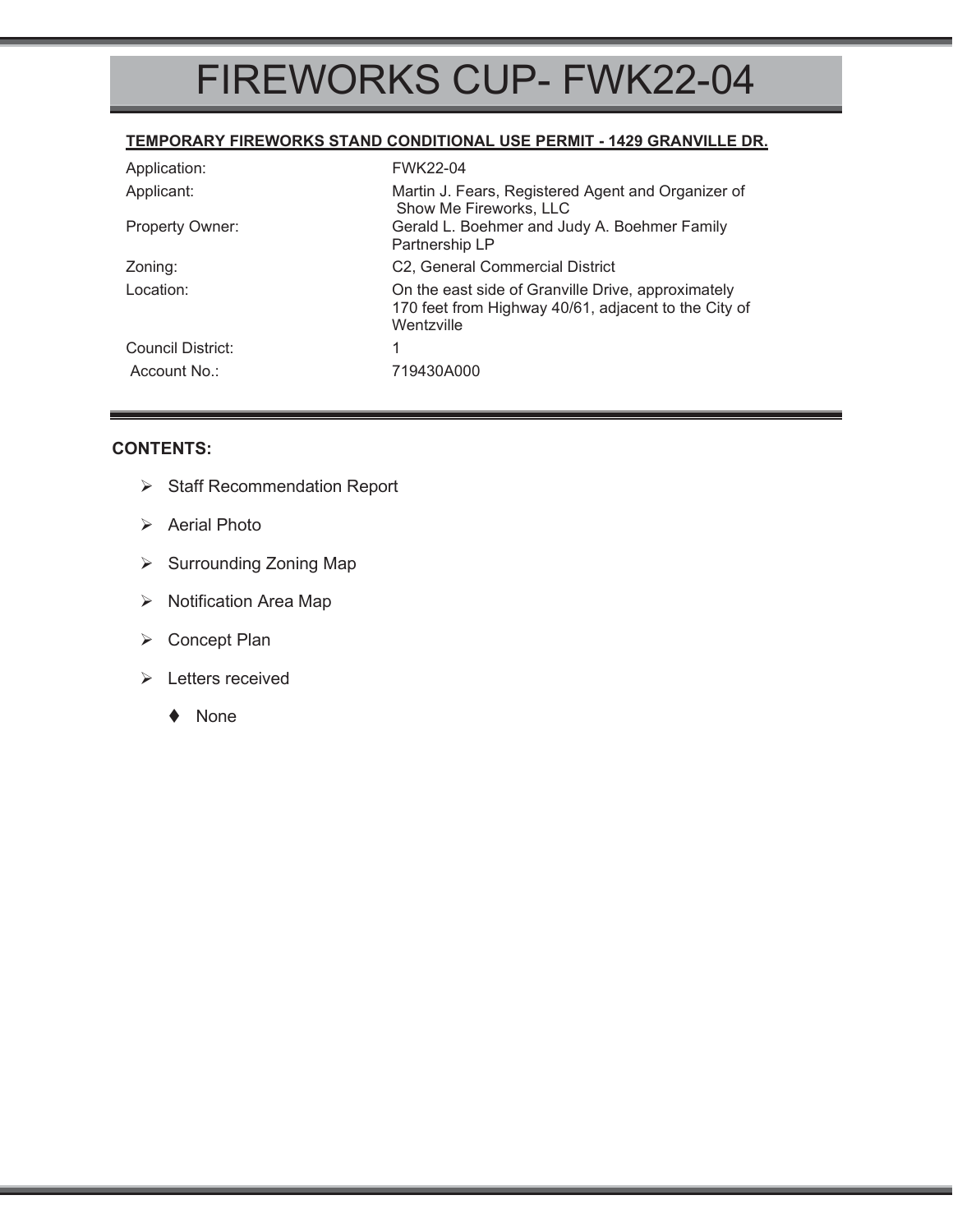### **STAFF RECOMMENDATION**

**To:** County Planning & Zoning Commission **Prepared by:** Mark Price Jr. AICP, CFM **Application No.:** FWK22-04 **Date:** March 8, 2022

#### **BACKGROUND**

| Owner:                   | Gerald and Judy Boehmer Family Partnership, LP                                                          |  |
|--------------------------|---------------------------------------------------------------------------------------------------------|--|
| Applicant:               | Show Me Services, LLC - Martin Fears                                                                    |  |
| Requested<br>Action:     | A conditional use permit (CUP) for a temporary fireworks stand                                          |  |
| Location:                | 1429 Granville Drive; accessible from Granville Drive and Hwy 61;<br>adjacent to the City of Wentzville |  |
| Size:                    | $3.05$ acres                                                                                            |  |
| <b>Current Land Use:</b> | Vacant                                                                                                  |  |
|                          |                                                                                                         |  |

Adjacent Land Use and Zoning:

| <b>Direction</b> | <b>Zoning</b>          | <b>Land Use</b>                                         |
|------------------|------------------------|---------------------------------------------------------|
| <b>North</b>     | City of Wentzville     | Vacant                                                  |
| South            | C2, General Commercial | Vacant                                                  |
| East             | <b>Right of Way</b>    | Highway 61                                              |
| West             | City of Wentzville     | <b>Single Family Residences</b><br>(Stone Ridge Canyon) |

Zoning History: This property was initially zoned A, Agricultural District, in 1959 with the inception of County zoning. In 1974, the property was rezoned from A to C1, Neighborhood Commercial District. In 1976, the property was rezoned from C1 to C2, General Commercial District. Public Services: County Council District 1 – Joe Cronin School District – Wentzville School District Fire District – Wentzville Fire Protection District Utilities: Water – Wentzville service area

Sewer – Wentzville service area

#### **ANALYSIS**

This was a new location for a temporary firework stand in 2021. There will be one 2,700 square foot tent at this location. The tent will be located on the south side of the parcel with a portable toilet and dumpster also proposed. The applicant will be required to adhere to all required fire safety and explosives safety measures. The applicant proposes to use the existing entrance on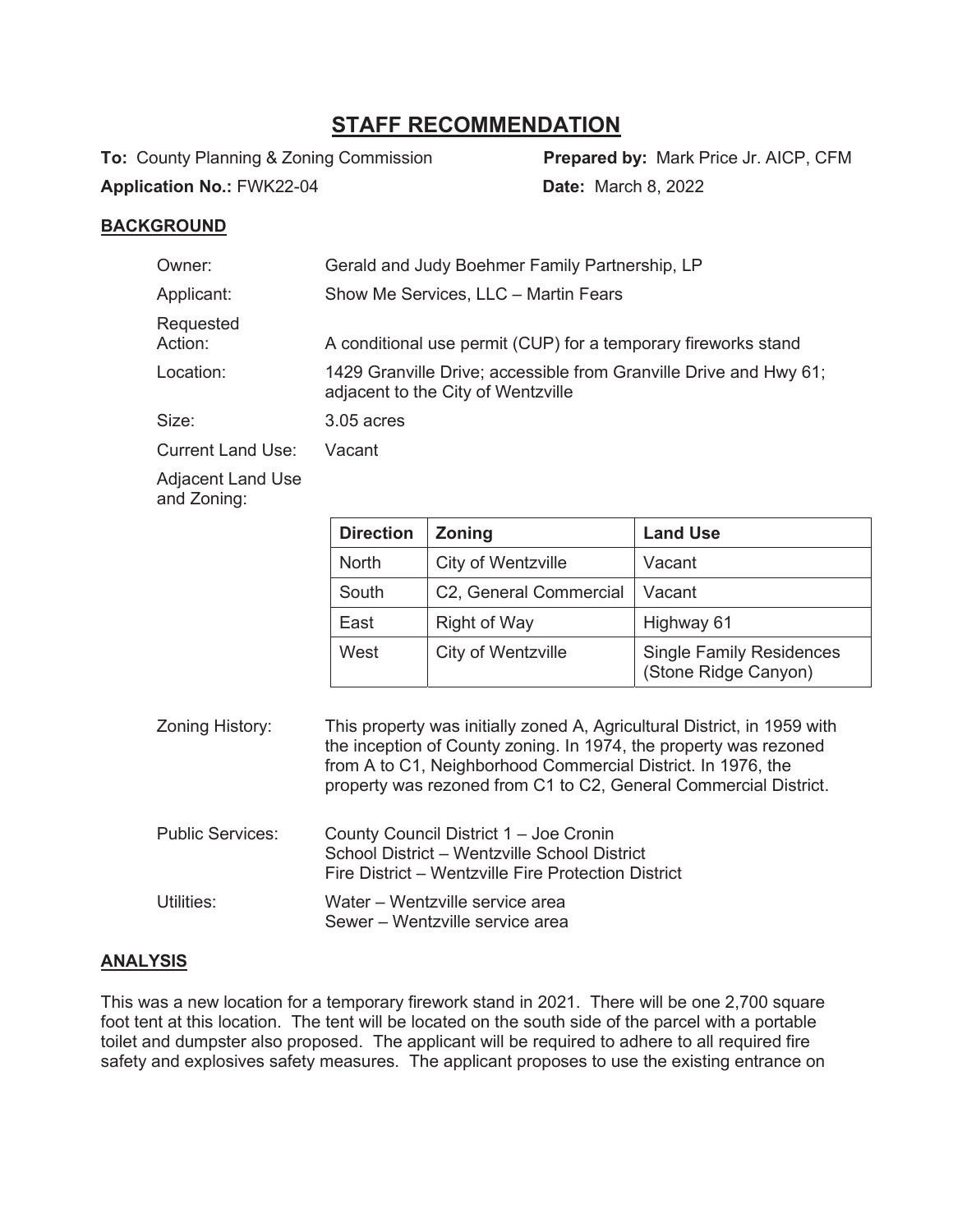the eastern side of the parcel along with the existing gravel parking area in the central part of the parcel.

Due to the temporary nature of this use, there is expected to be minimal impact on the adjacent vacant properties to the north and south of this parcel. The nearest home is approximately 450 feet west of the proposed tent location with an elevation increase of approximately 20 feet. The setback requirement of 20 feet from any property line will be met along with all requirements outlined in the 2022 St. Charles County Fireworks Regulations.

There were no complaints or issues noted during the 2021 fireworks season.

#### **RECOMMENDATION**

**The Planning and Zoning Division recommends that the Conditional Use Permit for a temporary fireworks stand be approved subject to the following conditions:** 

- **1. The proposed use shall substantially comply with the attached concept plan.**
- **2. This temporary conditional use shall comply with all 2022 Fireworks Stand Regulations as adopted by the County Planning and Zoning Commission on March 16, 2022.**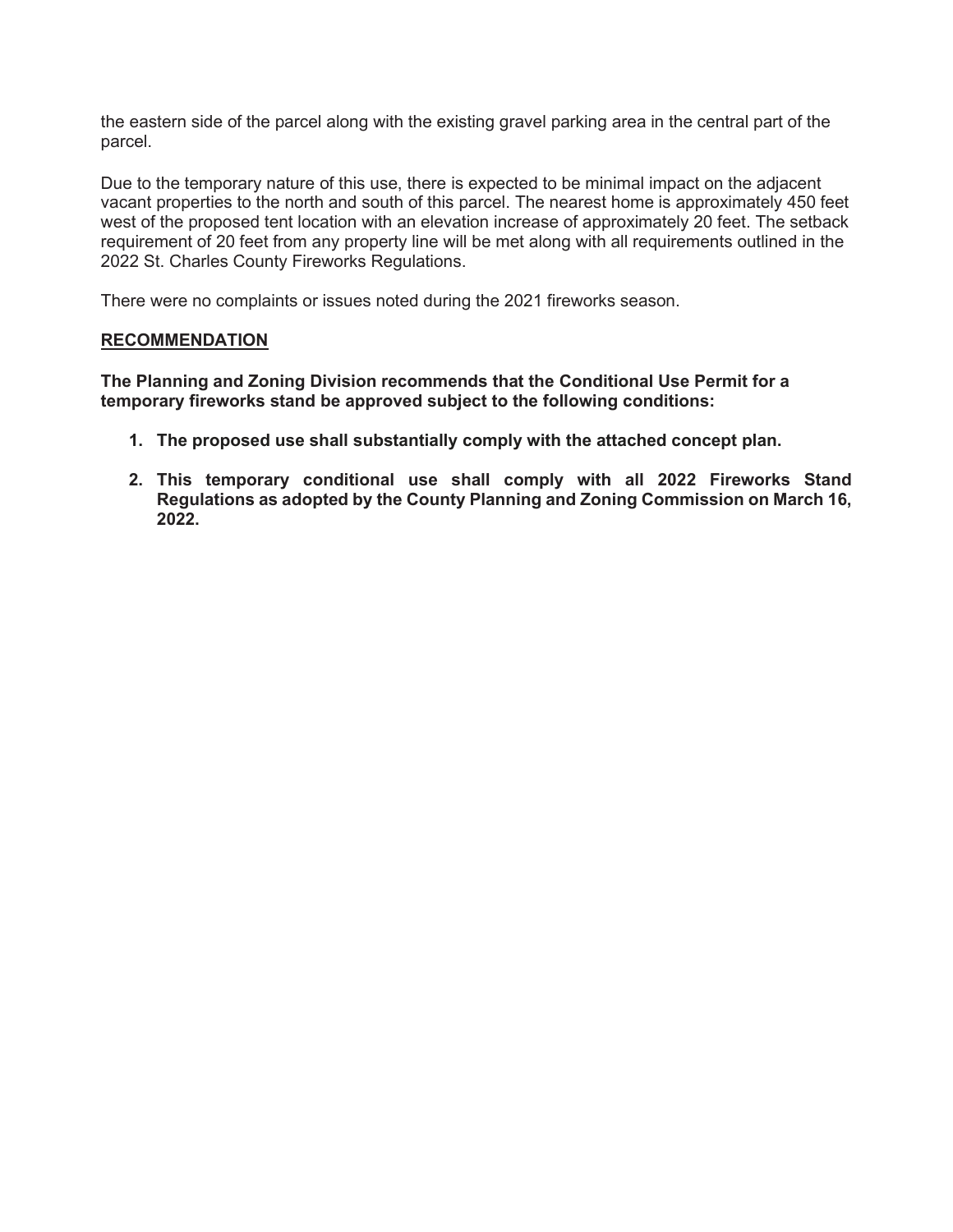

## FWK22-04 - Aerial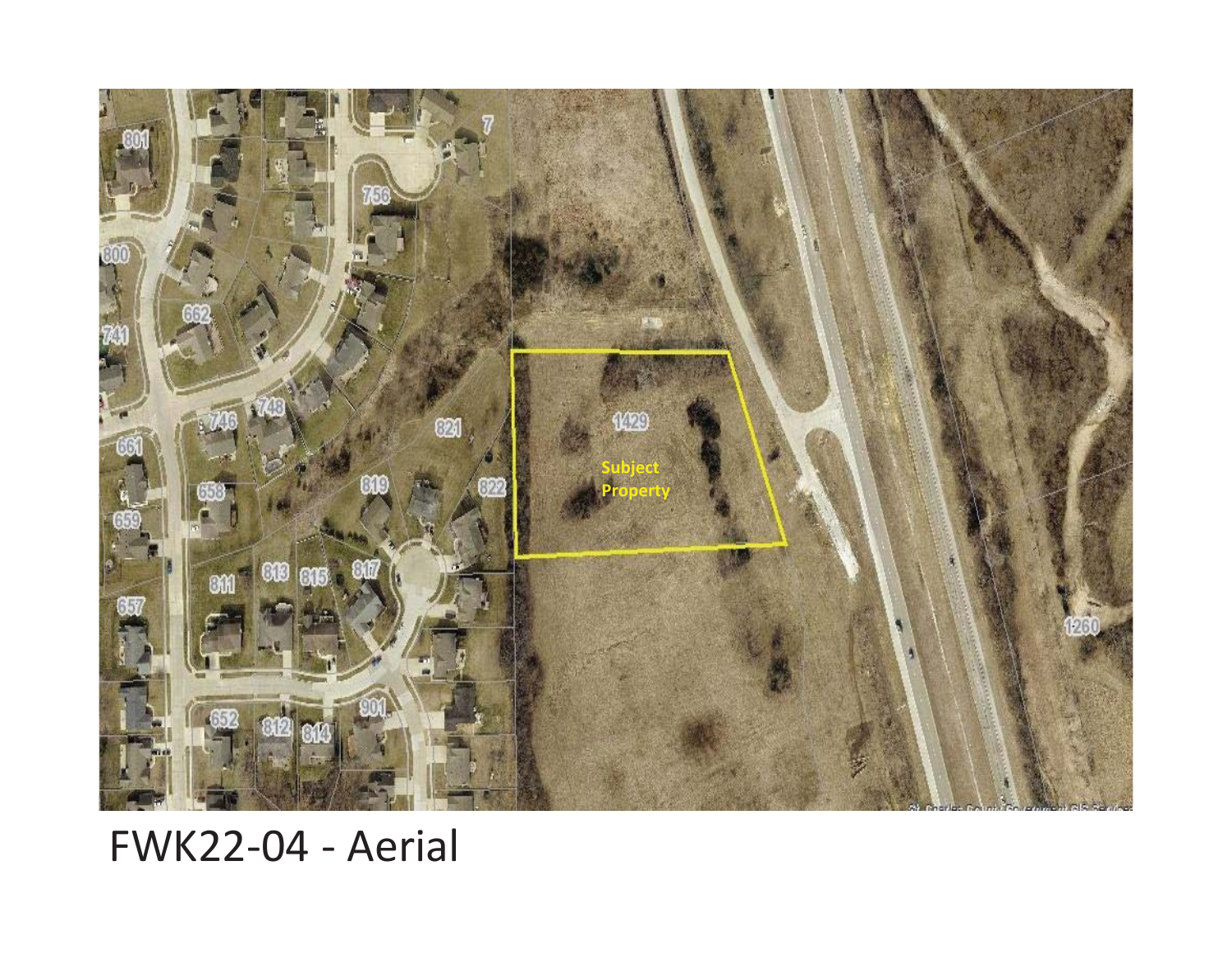

FWK22-04 - Zoning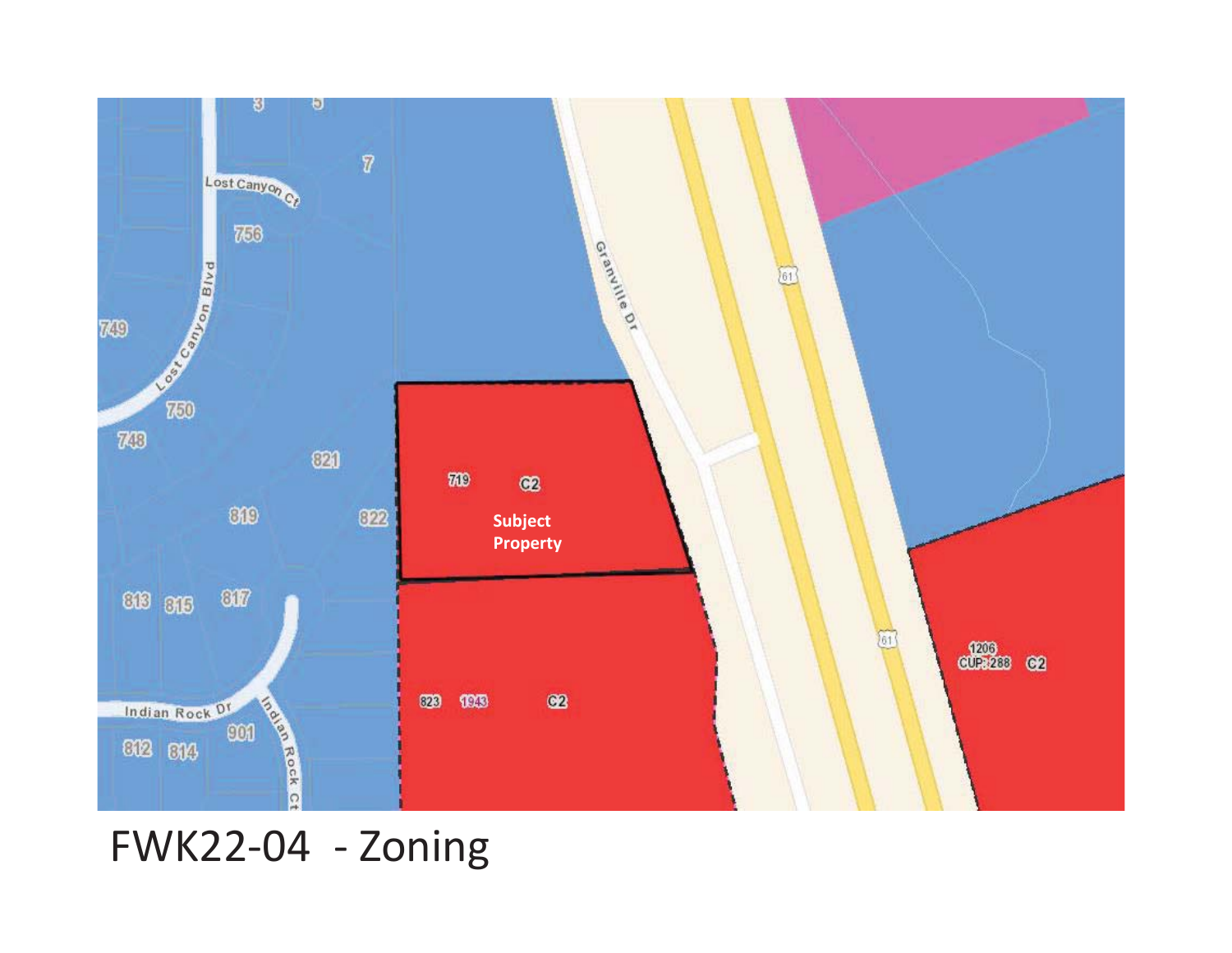

# FWK22-04 - Notification Area Map